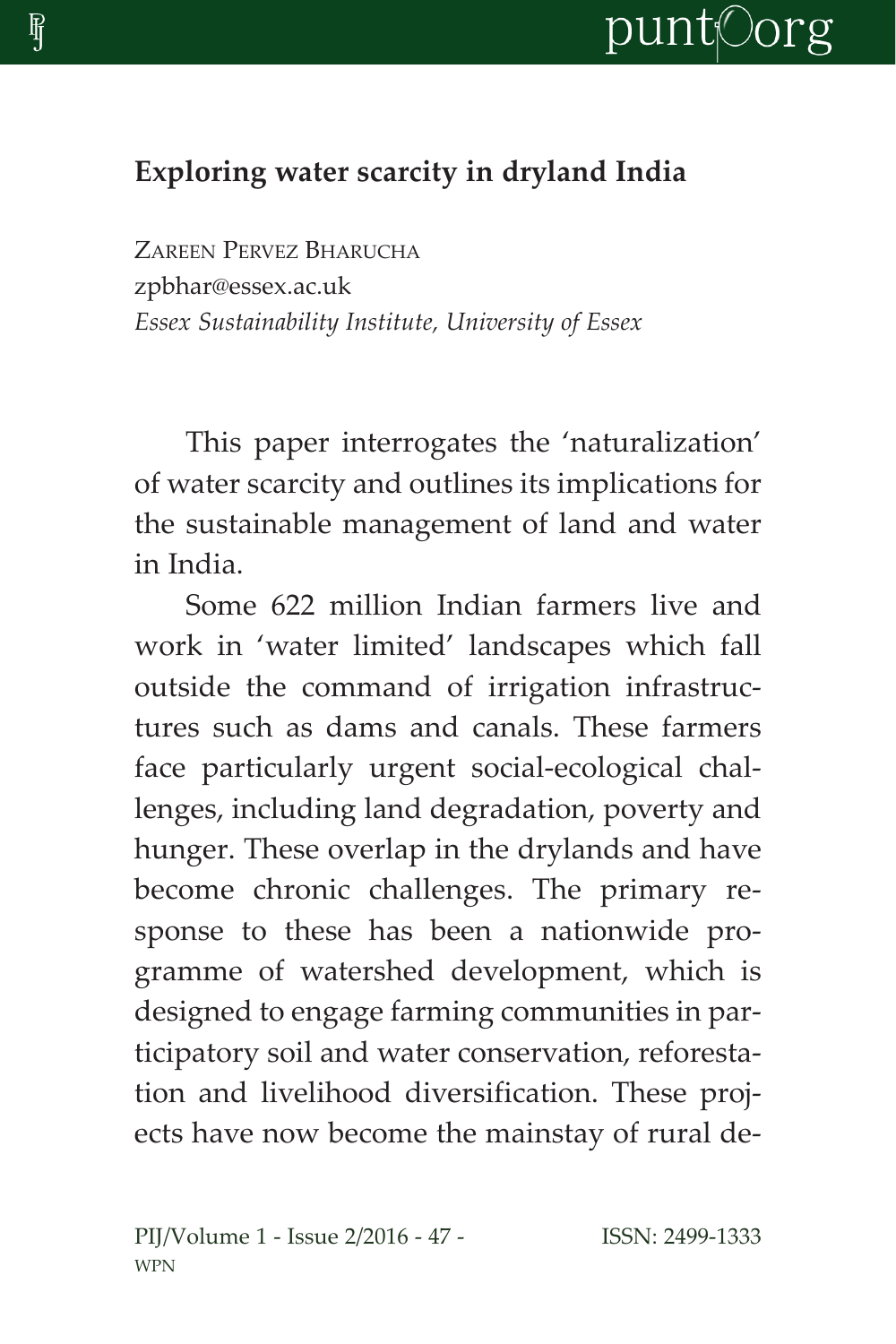velopment and are widely lauded as an example of participatory action and integrated development that links resource conservation with development objectives. Unfortunately, the programme as a whole has met with limited success. Reports of agrarian distress continue to emanate from rainfed farms.

Existing scholarship has largely attributed this to ineffective rural development practice. A core argument has been that outcomes are suboptimal because people's participation is either inadequate or impossible. A related stream of critique highlights inequitable distribution of costs and benefits across different social groups. More fundamental critiques have also emerged, exploring the basic premises of watershed development. These particularly interrogate its claims of forming a radical alternative to conventional land and water management (e.g. Daftary, 2013; Bharucha *et al.* 2014). The aim of this paper is to complement and extends these analyses through a critical exploration of the overarching metanarratives guiding land, water and rural development in India.

To do this I first analyse how dryland agri-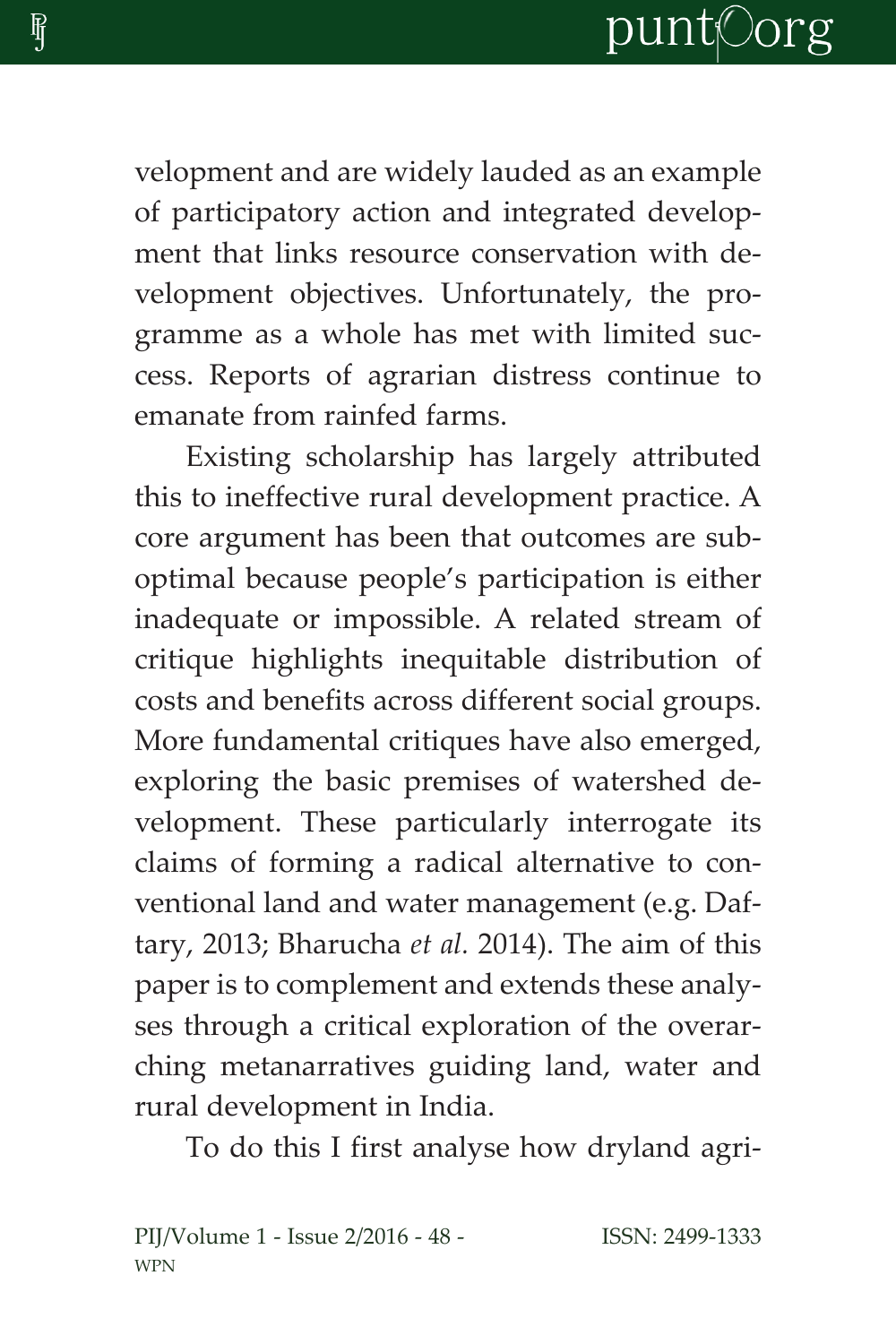culture is framed by key state and civil society stakeholders. This analysis particularly focusses on how water scarcity is assumed to be the key limiting factor to productive dryland livelihoods, and on how scarcity is overtly 'naturalized' i.e., attributed primarily to climatic features. I then discuss the reasons why these framings present an incomplete diagnosis leading to perverse outcomes for dryland farmers. I conclude the paper with reflections on more suitable ways forward, including greater investment in water-saving agronomies.

## **Keywords**

Sustainable management, water scarcity, rural development, water-saving agronomies.

## **References List**

- Daftary, D. (2013) "Watershed development and neoliberalism in India's drylands", *Journal of International Development*, 26(7): 999-1010.
- Bharucha, Z.P., Smith, D. and Pretty, J. (2014) All Paths Lead to Rain: Explaining why Watershed